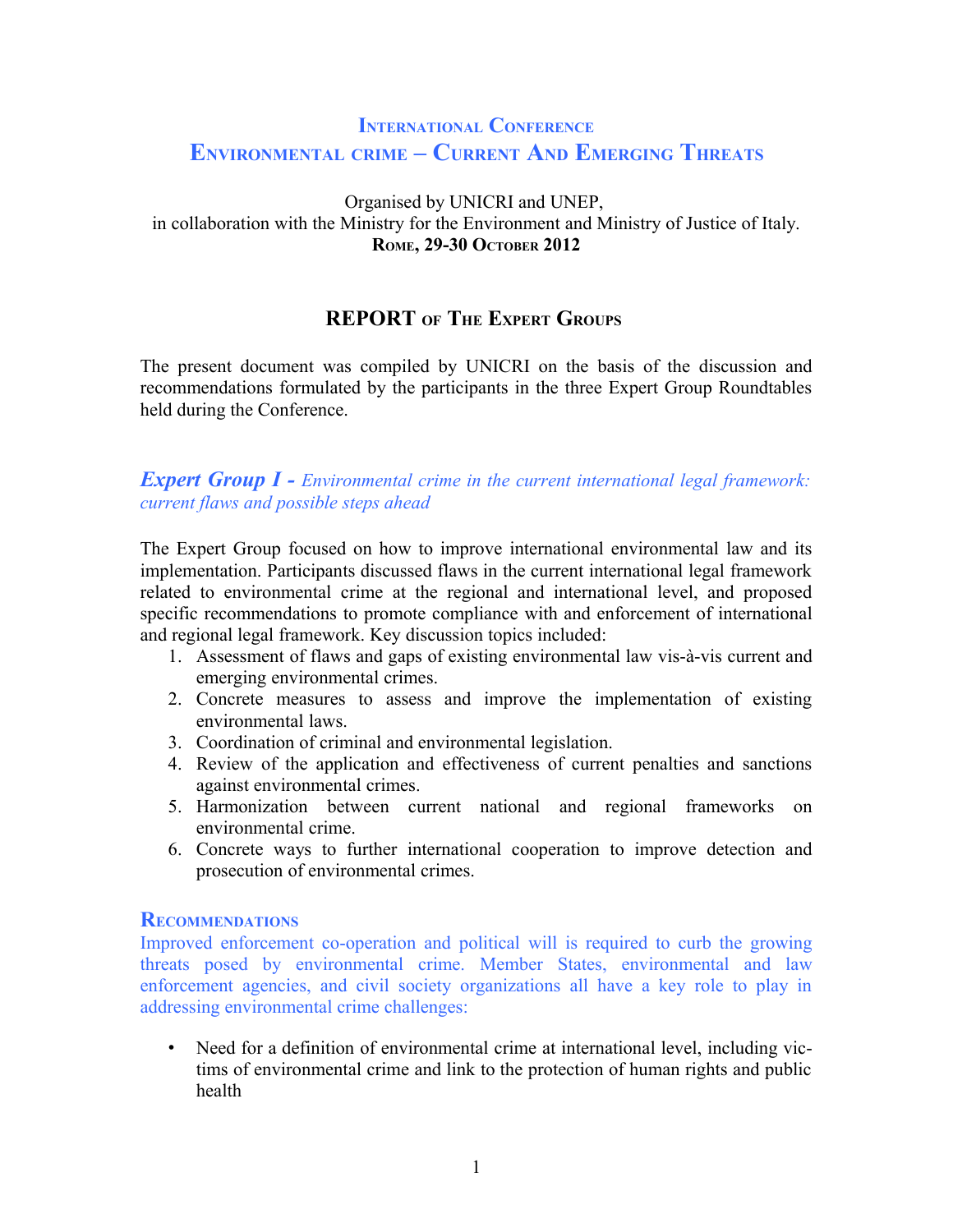- Need to reinforce the effectiveness of the current international legislative framework through the use of existing instruments by strengthening them and adjusting in accordance to substantive needs of combating environmental crime
- Need of research and comparative analysis of existing legal frameworks and 'best practices' on environmental crime at international, regional and national levels, in order to consolidate possible definition of environmental crime at international level
- Consider a stronger and new UN international law instruments, potentially a specific protocol on environmental crime to the United Nations Convention on Transnational Organised Crime (UNTOC) which could help strengthen the existing international legal framework and improve coherence and cooperation between general crime and specialized environmental crime agencies at the national and international levels
- Consider feasibility of an international convention on environmental crime under United Nations auspices
- Reinforce the existing monitoring and implementation mechanisms of active conventions
- The application of existing criminal laws in addition to "environmental specific" legislations should be encouraged in order to improve compliance and enforcement of the existing environmental legal framework.
- Clear, effective and dissuasive criminal legislation with regards to environmental crime, addressing the emerging involvement of organized crime in environmental crime and leading to efficient and more predictable judiciary
- Identification of environmental criminal offences at international and national levels, and the link between the levels, clear grading of offences to administrative irregularities, crime and aggravated crime
- Study of 'best practice' and 'problematic issues' in regards to legal processes and judicial decisions surrounding environmental crime
- Review current legal sanctions and penalties (criminal, administrative and civil), in order to identify how to tailor these to best suit the nature of the offence and the offender in specific cases, including ideal remedies and reparative schemes
- Establishing mandatory corporate criminal liability.
- Examination of public-private partnership arrangements (including private sector role vis-à-vis crime prevention), and diverse 'soft law' and 'hard law' initiatives to move to a prevention level
- Building specialist capacities concerning law enforcement, particularly among the judiciary (through toolbox/environmental courts/etc.)
- Consideration of the role of experts with environmental expertise in courts/tribunals
- Examination of availability and implementation of diverse sanctions and considerations of elements of judicial decision-making (for example, basis of judgement of seriousness of a crime, the nature and range of remedies)

*Expert Group II: Environmental crimes: a growing business for organised crime and corruption*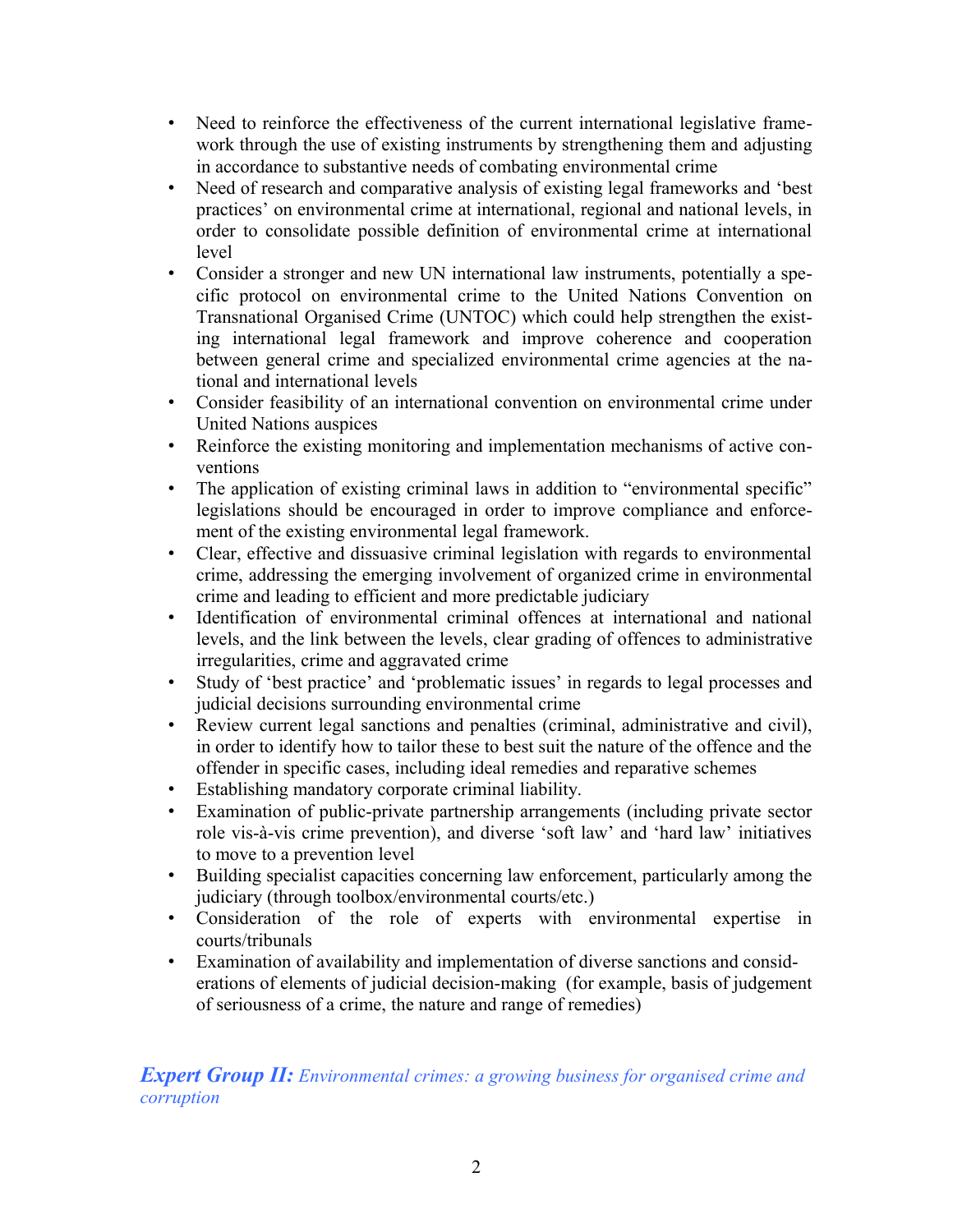The Expert Group focused on the role of organised crime and corruption in different environmental crimes. Participants discussed case studies from different countries or regions to identify trends, patterns and modalities of intervention and proposed specific recommendations on how to improve investigations and prevention, and better exchange information across boarders. Key discussion topics included:

- 1. Evidence of the connection between environmental crime and other serious crimes.
- 2. Evidence of the role of transnational criminal organizations and the influence of corruption.
- 3. Applicability of United Nations Convention against Transnational Organised Crime (UNTOC) and the United Nations Convention against Corruption (UNCAC) in combating transnational environmental crime.
- 4. Concrete ways of improving detection and prosecution.
- 5. Concrete ways of improving cooperation and transnational knowledge-sharing.
- 6. Concrete ways of preventing the involvement of criminal organizations in the phenomenon of environmental crime.

#### **RECOMMENDATIONS**

The acknowledgment that environmental crime is a heaven for corruption at all levels and that organised crime groups are becoming increasingly involved in crimes related to the environment makes the fight against these offences a top priority to be addressed by Member States and the International Community. Tackling corruption linked to environmental crime is a collective responsibility that needs to be urgently addressed. Initiatives should be taken by national governments individually and collectively to protect shared ecosystems from the impacts of environmental crime. Increased awareness of stakeholders at national and international level together with improved enforcement co-operation and political will are required to curb the growing threats posed by the increasing infiltration of organised crime networks and groups in environmental crime. Member States, relevant national and international institutions, enforcement agencies and

environmental agencies and stakeholders need to consider the following:

- Recognition of the need for stronger criminal laws to address the emerging involvement of organized crime in environmental crime.
- Recognition of need to build capacity and expertise of the criminal justice system to improve law enforcements operations, investigations, prosecutions and sentencing.
- Recognition of the need for increased prosecution of organized criminal networks, applying higher penalties.
- Support in the development of awareness raising campaigns, training and advocacy to raise the priority of combating environmental crime, and that high level political will is required.
- Support in the adoption homogenous national legislation, international legal instruments should be clear, containing a unified environmental crime definition, as well as providing guidance on types of offences and penalties, bearing in mind the need to provide legal basis for mutual legal assistance.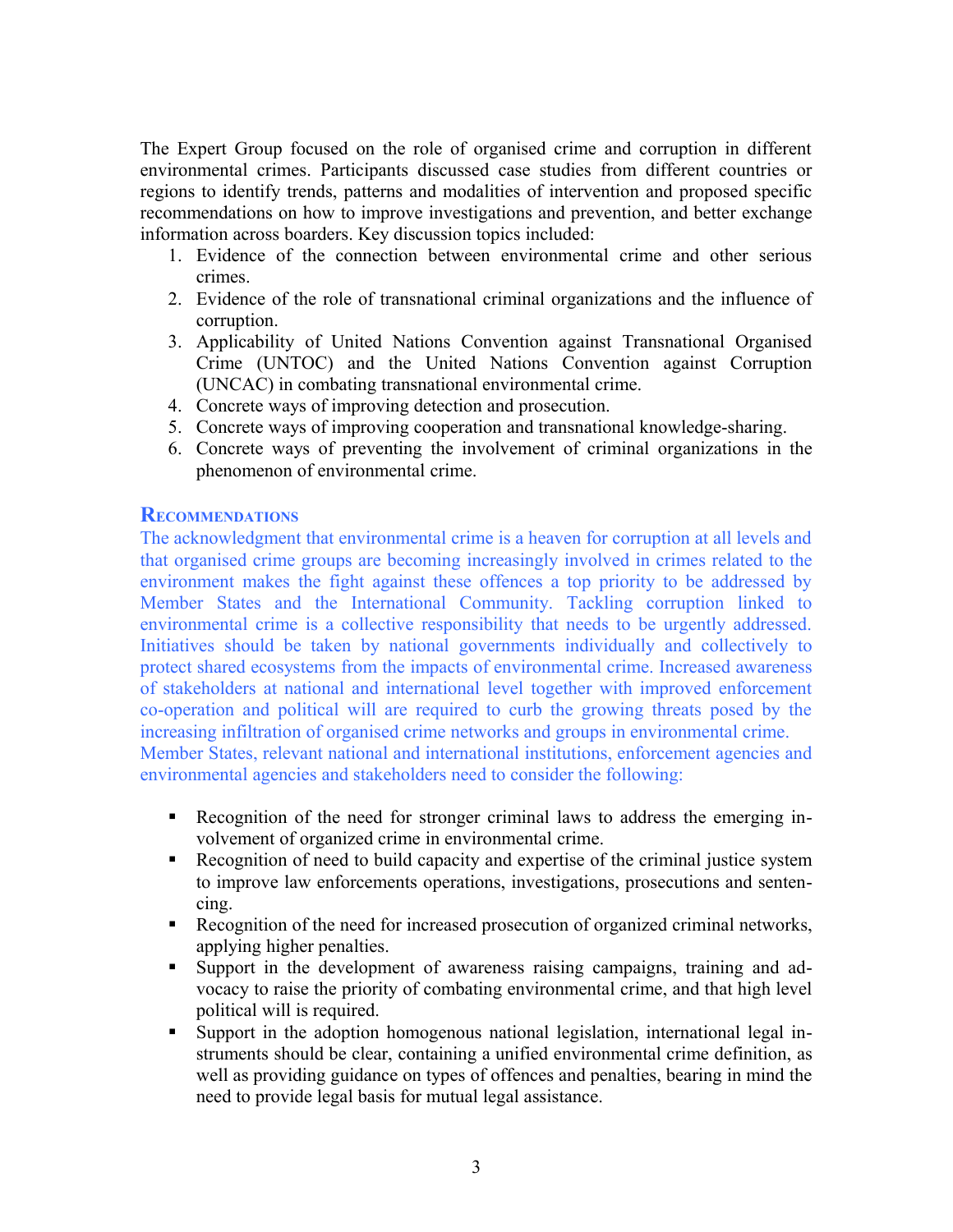- Recognition of the responsibility borne by industrialized, developed countries that have better capacities to prevent, combat and dismantle the networks of organized crime.
- Recognition of the responsibility borne by secrecy jurisdictions to tackle organized environmental crime, by better facilitating investigations to follow the money and prevent the use of legal entities and financial instruments to hide criminal activity.
- Recognition that tackling organized environmental crime is an ongoing process and that interventions need to be continually evaluated and adapted to the circumstances.
- Promotion of international cooperation and sharing of good practices.
- **Promotion of a multi-agency approach to prevent and combat environmental** crime effectively – e.g. a **National Environmental Security Taskforce (NEST)**: bringing together relevant authorities and needed expertise. When targeting specific eco-crime sections, e.g. fisheries, consider bringing in specific authorities on an ad hoc basis.
- Adoption of a multi-agency approach at national level (NEST model) and link it (through INTERPOL's National Central Bureaus) to regional (e.g. ASEAN-WEN) and international networks to ensure international coordination and cooperation, and information sharing.
- Establishment of partnerships between law enforcement and stakeholders (e.g. private sector and Non-Governmental Organizations), clearly defining roles and responsibilities, for example through a MoU, to increase information exchange which could be used for crime analysis.

# *Expert Group III - Illicit trafficking of waste: an international emergency*

The Expert Group discussed the issue of illicit trafficking in waste, including toxic waste, e-waste, plastic etc, as an emerging international threat due to the increasing involvement of organised crime groups, its links with other serious crimes, such as counterfeiting, corruption, money laundering, and the role played by the different actors into this crime along with the damage to citizens' health, environment and economy.

Participants presented data and case studies to develop specific recommendations on how to improve data collection and analysis, and exchange of information, and on how to improve international investigations in this field. Key discussion topics included:

- 1. Evidence and cases of illicit transnational trafficking of waste, including toxic waste, e-waste, plastic, etc.
- 2. Evidence and cases of the role of transnational criminal organizations and corruption in the phenomenon of illicit trafficking of waste.
- 3. Evidence of the impact of illicit trafficking of waste on citizens' health, the environment and the economy.
- 4. Concrete ways of improving detection and prosecution.
- 5. Concrete ways of improving cooperation and transnational knowledge-sharing.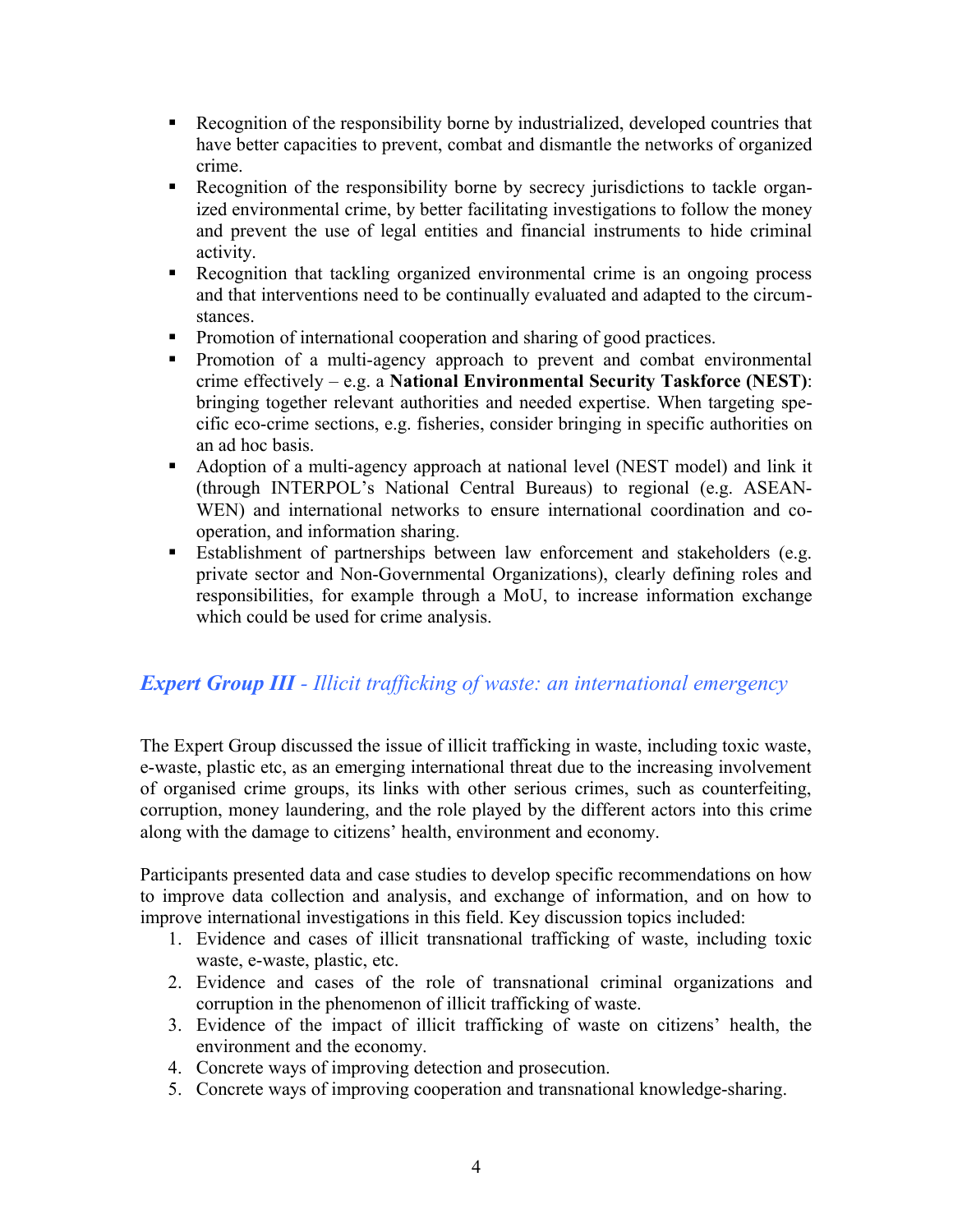6. Concrete ways of preventing the phenomenon of illicit trafficking of waste.

## **Recommendations**

Awareness about escalation of illegal waste trades across national borders, its links with transnational organised crime and ultimately negative impact it brings to environment, citizen's health as well as serious economic and social damages, is crucial for the development of effective counter measures. Relevant legislation as well as criminal investigations in this field should be strengthened so as to turn current threat into opportunities. It is therefore essential to tackle the issue as a whole addressing the following challenges:

### **1. Awareness of the problem can be raised**

- Support in the development of awareness raising initiatives targeted at law enforcement agencies, relevant national institutions, public opinion in general
- Support to the collection and systematisation of criminological data and data on waste
- **Support to raising awareness on sea and land routes**
- Support to raising awareness on the links to organized trans-border crime
- Support to raising awareness on the links with corruption
- Recognition of the responsibility borne by the exporting countries to contrast the "Not on my backyard" philosophy

### **2. National investigations can be more effective**

- Support the adoption of a multi-agency approach and multi-disciplinary teams comprising police, customs, port and maritime authorities, and environmental agencies whereby Police and Customs use coercive powers, and environmental agencies inspect
- Support the adoption of simplified procedures for seizure of waste in ports such as those existing at airports
- Recognition that the economic responsibility related to the freezing and confiscation of waste has to be borne by the producer
- Need for clear definitions of the buyer and seller
- Need for clear role of the Prosecution Services
- Support for specialized prosecutor services
- **Promotion of the use of ccoercive measures, such as wiretapping and electronic** surveillance when applicable

#### **3. International investigations can be more effective**

- Promotion of regular exchange of information
- Promotion of the use of special investigative techniques, as those foreseen in Palermo Convention
- Creation of an International Observatory and "data dots" to monitor movements of waste
- Recognition of the important role played by International Organisations such as World Customs Organization, Maritime organizations, Europol, Eurojust, Interpol and UNICRI